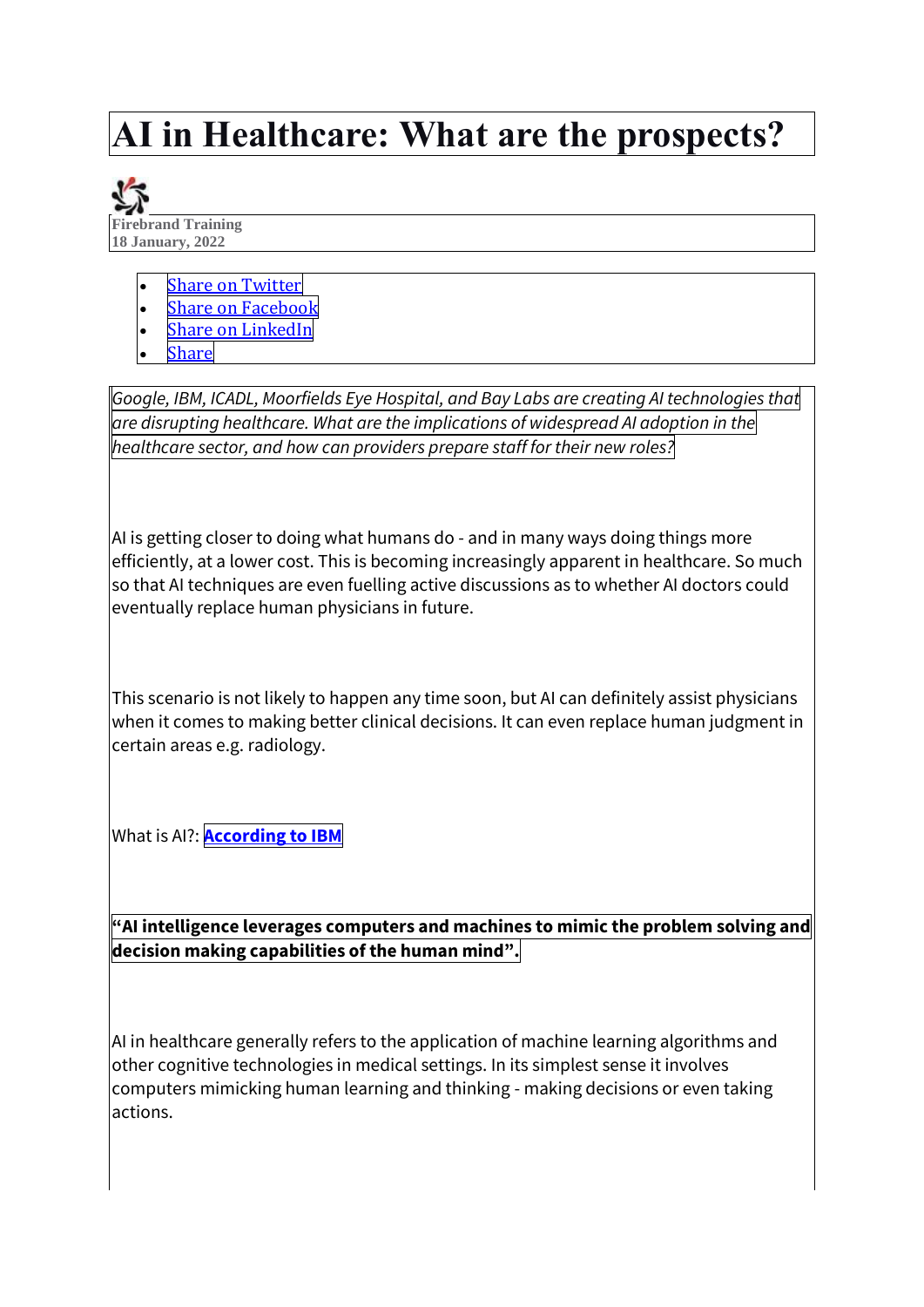#### **Benefits of AI in healthcare**

AI can improve outcomes and the productivity and efficiency of healthcare delivery, and improve the lives of healthcare practitioners. It can also get lifesaving medicines to market quicker.

AI Robots can help people stay independent for longer reducing the need for them to go into hospital or care homes. AI can also be used in care homes - to mimic social interactions and improve the mental health of residents.

- AI can help uncover early disease risks and help clinicians make more informed decisions
- AI algorithms can save time and costs, reducing the time to e.g. identify biomarkers
- AI robotics can assist in surgery Antibacterial Nanorobots can clear patients' blood from infections

#### **Healthcare providers can benefit from AI**

Predictive analytics can support clinicians when making decisions and help to prioritise back end administration tasks. AI can help providers identify chronically ill people earlier and develop comprehensive, tailored approaches to their disease management as well as help patients self-manage their conditions.

## **Use cases of AI in healthcare**

Medical devices equipped with AI can monitor and protect early stage heart disease. **[IBM's](https://www.ibm.com/uk-en/watson-health) [Watson](https://www.ibm.com/uk-en/watson-health) for Health** helps healthcare organisations use cognitive technology to unlock health data and make diagnoses. It can store and receive data far more quickly than any human can, helping to optimize the clinical, financial and operational performance of healthcare providers.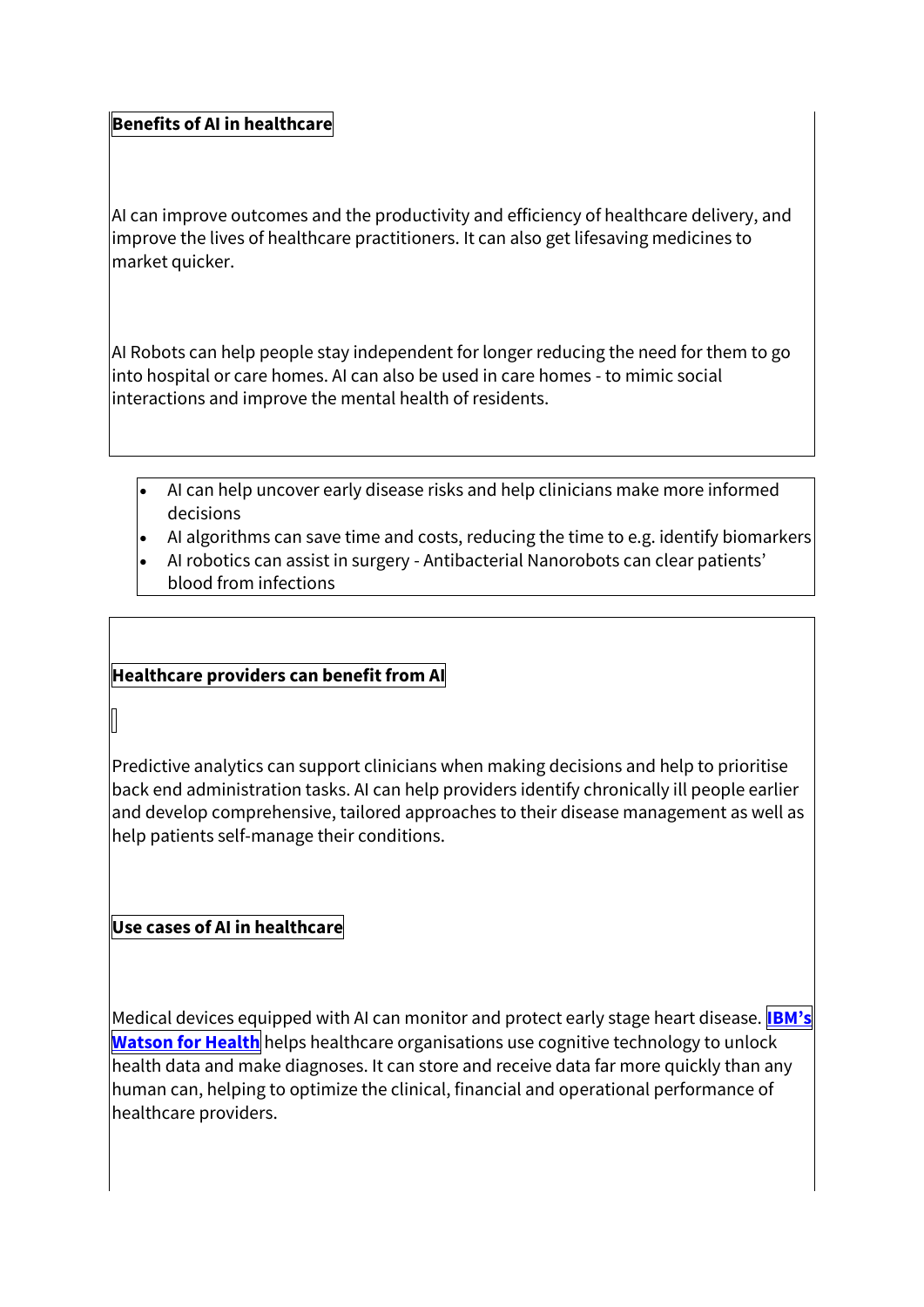Google's **[DeepMind](https://deepmind.com/about#our_story) Health** uses tech that combines machine-learning and systems neuroscience to build algorithms into neural networks that mimic the brain. The AI has learned to diagnose eye diseases as effectively as the world's top doctors.

AI can detect diseases like cancer at earlier stages, for example AI can help doctors find **breast cancer on [mammograms](https://www.nature.com/articles/s41586-019-1799-6)**.

## **Outlook for AI in the healthcare sector**

As life expectancy increases healthcare systems are facing growing demand for their services along with rising costs and workforce shortages. By 2050 an estimated **[one](https://www.mckinsey.com/industries/healthcare-systems-and-services/our-insights/transforming-healthcare-with-ai) i[n](https://www.mckinsey.com/industries/healthcare-systems-and-services/our-insights/transforming-healthcare-with-ai) four [people](https://www.mckinsey.com/industries/healthcare-systems-and-services/our-insights/transforming-healthcare-with-ai)** in Europe will be over the age of 65, and healthcare providers will need to cope with a lot of patients with complex needs.

Care needs to be focused on the longer term and be more proactive. When it comes to health sector jobs the focus needs to be not just on recruitment, but on training existing staff in the right skills.

## **Rethinking education and skills in the healthcare sector**

AI could help to alleviate the shortfall in workers in healthcare, while removing time spent on administrative tasks. There will be a need to embed digital and AI skills within healthcare, not just for physicians to change how they consult with patients, but for frontline staff to integrate AI into their workflows.

New roles will emerge, combining medical and data science expertise. Staff will need to be involved in designing human-machine interactions, for example, to help record store, and analyse data.